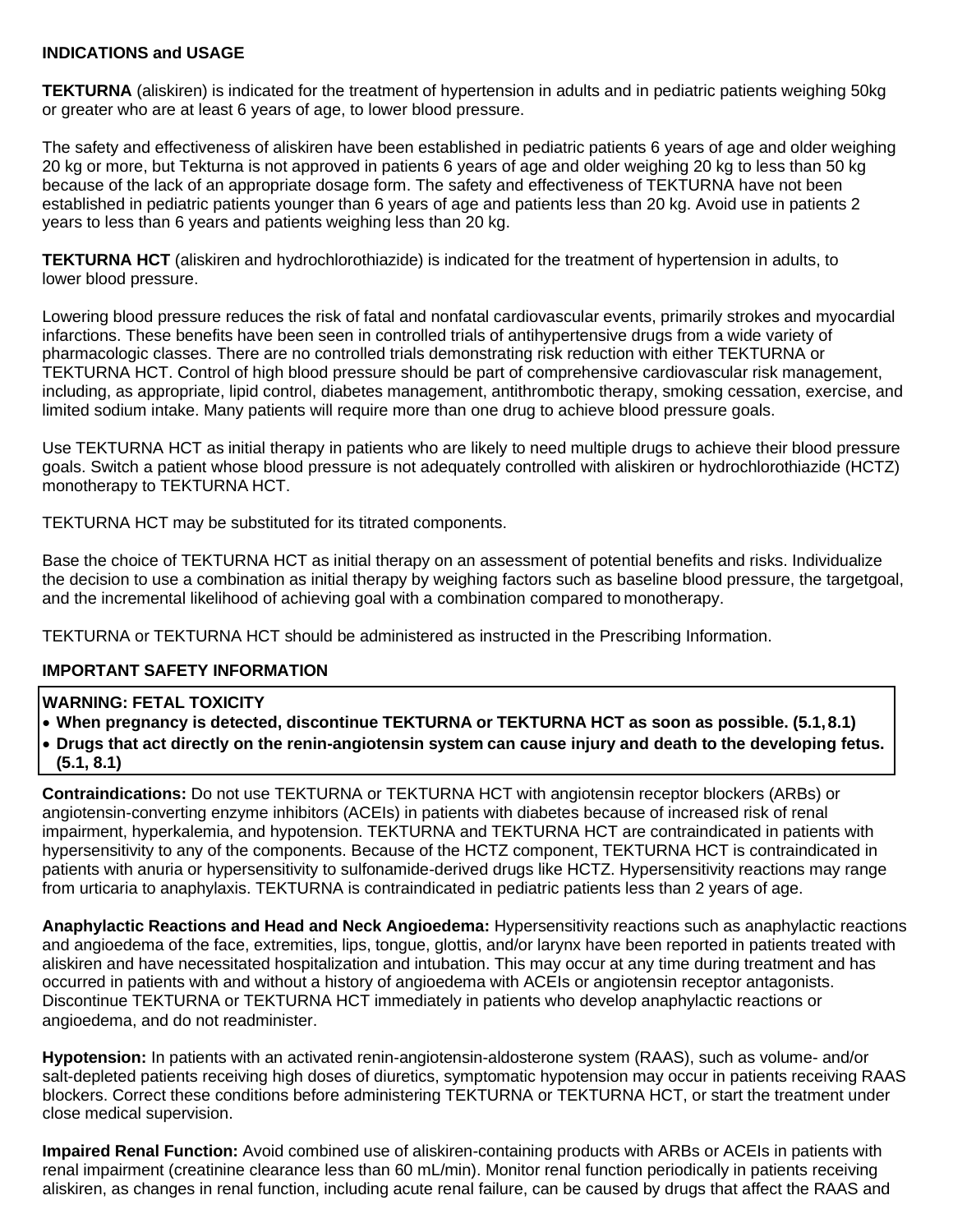by diuretics. Patients whose renal function may depend in part on the activity of the RAAS (e.g. patients with renal artery stenosis, severe heart failure, post-MI, or volume depletion) or patients receiving ARBs, ACEIs, or nonsteroidal anti-inflammatory drugs (NSAIDs), including selective Cyclooxygenase-2 inhibitors (COX-2 inhibitors), may be at

particular risk for developing acute renal failure on aliskiren. Consider withholding or discontinuing therapy in patients who develop a clinically significant decrease in renal function. Safety and effectiveness of aliskiren in patients with severe renal impairment (creatinine clearance less than 30 mL/min) have not been established.

**Hyperkalemia:** Monitor serum potassium periodically in patients receiving aliskiren. Drugs that affect the RAAS can cause hyperkalemia. Risk factors for the development of hyperkalemia include renal insufficiency, diabetes, and combination use of aliskiren with ARBs or ACEIs, NSAIDs, potassium supplements, or potassium-sparing diuretics.

**Cyclosporine, Itraconazole, or Lithium:** Avoid use of TEKTURNA or TEKTURNA HCT with cyclosporine or itraconazole. Additionally, avoid use of TEKTURNA HCT with lithium.

**Important Considerations Due to the HCTZ (hydrochlorothiazide) Component in TEKTURNA HCT:**  Hypersensitivity reactions to HCTZ may occur in patients with or without a history of allergy or bronchial asthma, but are more likely in those with such a history. Thiazides have been reported to cause exacerbation or activation of systemic lupus erythematosus.

HCTZ can cause hypokalemia and hyponatremia. Hypomagnesemia can result in hypokalemia, which appears difficult to treat despite potassium repletion. HCTZ may alter glucose tolerance and raise serum levels of cholesterol and triglycerides. HCTZ may raise serum uric acid level and may cause or exacerbate hyperuricemia and precipitate gout in susceptible patients. Monitor calcium levels in patients with hypercalcemia receiving TEKTURNA HCT, as HCTZ may cause elevations of serum calcium.

HCTZ, a sulfonamide, can cause an idiosyncratic reaction resulting in transient myopia and angle-closure glaucoma. Symptoms include acute onset of decreased visual acuity or ocular pain, and typically occur within hours to weeks of drug initiation. Discontinue HCTZ as rapidly as possible in these patients. Risk factors for developing acute angle closure glaucoma may include a history of sulfonamide or penicillin allergy.

**Non-melanoma Skin Cancer:** Hydrochlorothiazide is associated with an increased risk of non-melanoma skin cancer. In a study conducted in the Sentinel System, increased risk was predominantly for squamous cell carcinoma (SCC) and in white patients taking large cumulative doses. The increased risk for SCC in the overall population was approximately 1 additional case per 16,000 patients per year, and for white patients taking a cumulative dose of ≥50,000mg the risk increase was approximately 1 additional SCC case for every 6,700 patients per year.

**Common AEs:** Adverse events (AEs) with increased rates for TEKTURNA compared with placebo included diarrhea (2.3% vs 1.2%), cough (1.1% vs 0.6%), rash (1.0% vs 0.3%), hyperkalemia (0.9% vs 0.6%), elevated uric acid (0.4% vs 0.1%), gout (0.2% vs 0.1%), and renal stones (0.2% vs 0%).

Adverse events with increased rates for TEKTURNA HCT compared with placebo included dizziness (2.3% vs 1.0%), influenza (2.3% vs 1.6%), diarrhea (1.6% vs 0.5%), cough (1.3% vs 0.5%), vertigo (1.2% vs 0.5%), asthenia (1.2% vs 0%), and arthralgia (1.0% vs 0.5%).

**Lactation:** Breastfeeding is not recommended during treatment with TEKTURNA or TEKTURNA HCT.

**Relationship to meals:** Advise patients to establish a routine pattern for taking TEKTURNA or TEKTURNA HCT tablets. High-fat meals decrease absorption substantially.

**Non-melanoma Skin Cancer:** Instruct patients taking hydrochlorothiazide to protect skin from the sun and undergo regular skin cancer screening.

**Overdosage:** Limited data are available and the most likely manifestation of overdosage would be hypotension. If symptomatic hypotension occurs, supportive treatment should be initiated. As aliskiren is poorly dialyzed, hemodialysis is not adequate to treat overexposure.

**To report SUSPECTED ADVERSE REACTIONS, contact Noden Pharma USA Inc. at [Safety@nodenpharma.com](mailto:Safety@nodenpharma.com) or 1-844-399-5701 and/or FDA at 1-800-FDA-1088 o[r www.fda.gov/medwatch.](http://www.fda.gov/medwatch)**

Please see full [Prescribing Information](http://hcp.tekturna.com/wp-content/uploads/2020/08/Tekturna_Prescribing_Information_June2020.pdf) and [Patient Information,](http://hcp.tekturna.com/wp-content/uploads/2020/08/Tekturna-Patient-Information_June2020.pdf) including **IMPORTANT WARNING**, for TEKTURNA.